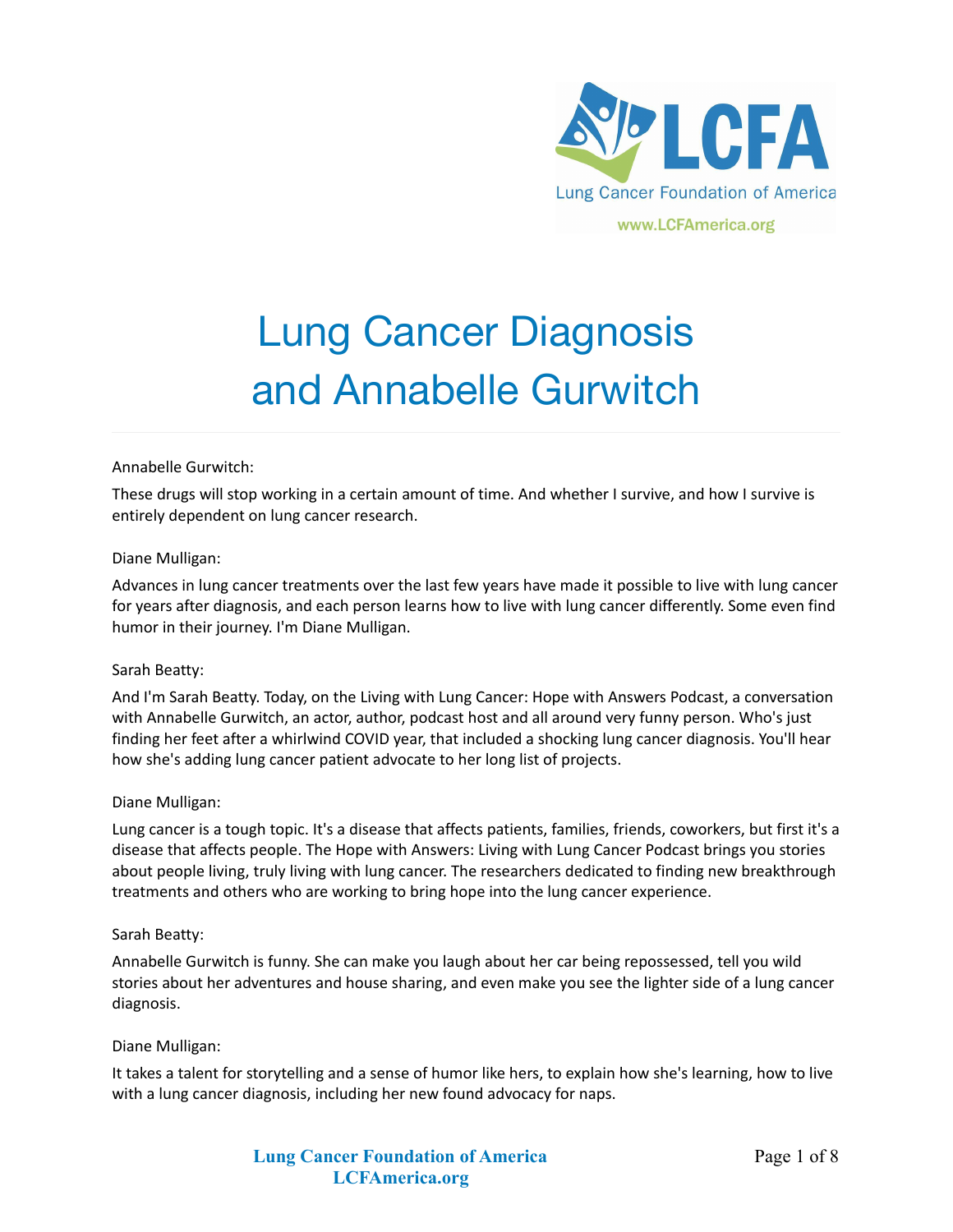

## Annabelle Gurwitch:

Well, hello. I am doing well on this day. Just to put things in perspective. Since I was diagnosed with lung cancer, I do find that I have a little bit less energy because of the medication that I'm taking, but I'm going to be heading for a nap after this, after we have our conversation and I encourage naps. I am also an advocate for besides lung cancer research funding napping. Napping is a new cause of mine.

## Diane Mulligan:

I think napping is a wonderful thing and all the research shows us that it's a wonderful thing. So good for you. We're going to get through this talk and have some fun, and then it'll be time for your nap. That's a great thing. So let's get started. Tell me how you were diagnosed with lung cancer? What's your lung cancer story?

## Annabelle Gurwitch:

So Diane, during the beginning of COVID, I was sheltering at home in my home in Los Angeles, awaiting my a child, Ezra, now 23, to graduate college. COVID class of 2020 and they graduated. Because of travel restrictions, they were sheltering in place in New York. Then they came back home to Los Angeles and this was in May 2020. They came home and we were living in different parts of the house, you know, masked and sort of scurrying away from each other. We went to get our COVID tests so that we could combine our households. And just a funny series of events happened.

# Annabelle Gurwitch:

We went to Dodger Stadium to get the city tests and the lines were too long. Tried to get testing through my healthcare provider. They weren't doing testing at that moment, unless you have symptoms. I didn't have symptoms. Neither of us had symptoms, but I did have this little cough that I mentioned on the phone to my GP, I said, "I thought it was acid reflux and that I wasn't paying much attention to it." Then we went to a random urgent care center to get a COVID test. When they did their screening, they said, "Do you have any symptoms?" And I said, "I have this little cough. It's nothing. I'm sure it's acid reflux." And for some reason, this doctor would not let it go, and he suggested that I have an x-ray and I was sure that this was like an upsale, like at a cosmetics counter. Like they've got to get you not, you've come for the mascara. They sell you the moisturizer.

Diane Mulligan:

Absolutely.

# Annabelle Gurwitch:

But my child, and this is important because I wasn't noticing this, my child said, "Mom, you know, you do cough a lot." And that was interesting because I didn't know that anyone else had noticed it, because I had been alone, right. Also, sheltering alone. I'm a single person at this point in my life. So because my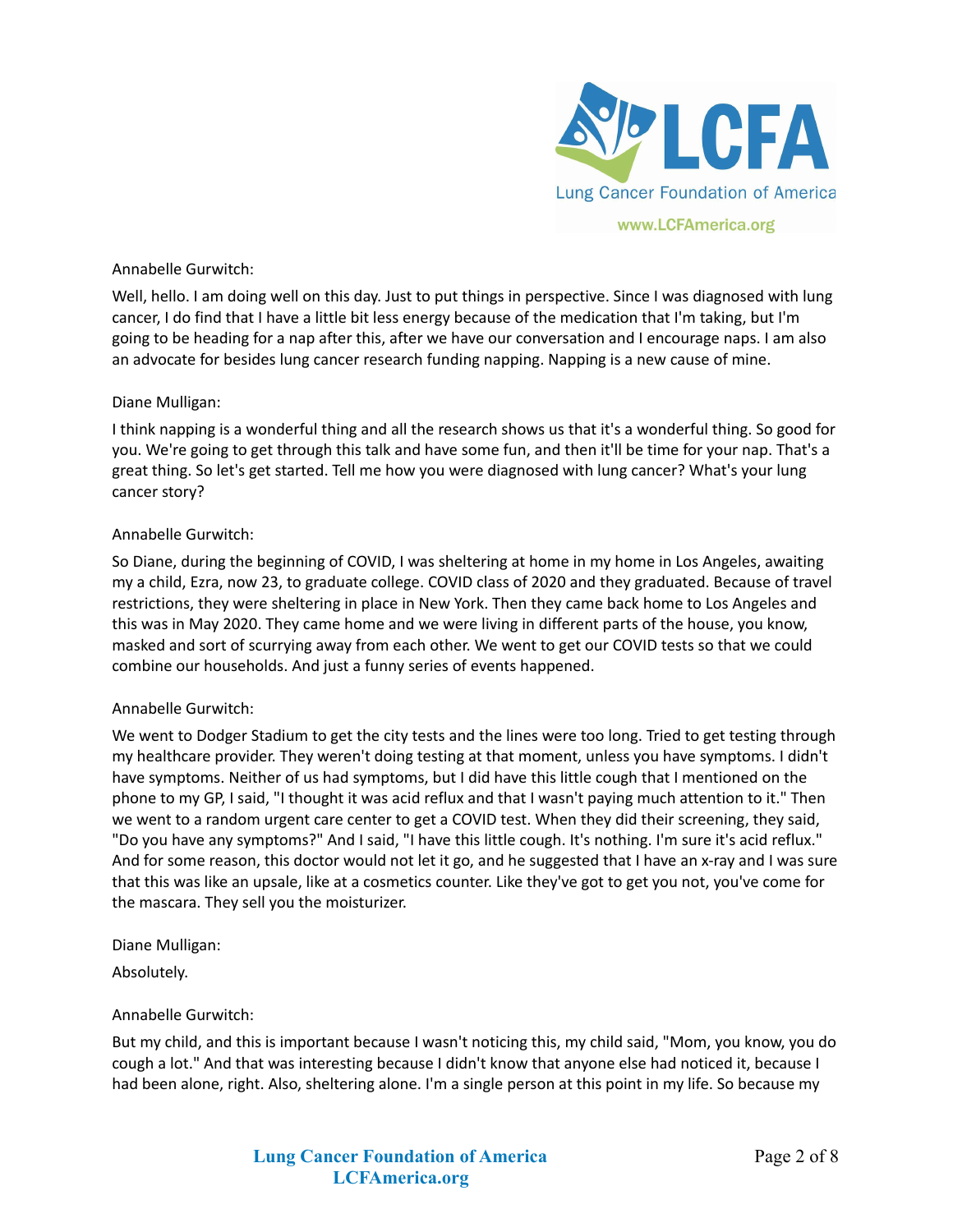

kid said that too, I agreed to the x-ray, get x-rayed, doctor comes back in and says, "Oh, they're fine." And we leave.

# Annabelle Gurwitch:

We're on the freeway home. My car breaks down. We're on the side of the freeway. AAA is not coming because it's a pandemic. And I'm like, "Oh my God. That's like we're in zombie apocalypse." The phone rings and I put it on speakerphone, because I don't know who it is. And it's the doctor from the urgent care saying, "I read the wrong x-ray, you have a mass on your lungs." My kid and I are both hearing this at the same time, which you would never want to do.

## Annabelle Gurwitch:

That moment, my life changed. I didn't know how it was going to change, but that took a series of three months to do further testing versus, because it was like maybe it's pneumonia. These spots on your lungs are these concerning masses. And then, once they said they found something, there's a tumor, the size of a Clementine. Well, you know, when something goes citrus, you're in trouble. And a biopsy and suddenly a diagnosis of stage four cancer. I could not have been more shocked because other than my little cough, I exercise every day, I feel like I'm in really good health. I look like I'm a healthy person. I think that we all judge some of our health based on how we look. That was a completely shocking and transformational moment. The day I first got that news of stage four cancer.

# Diane Mulligan:

I can hear the shock in your voice even now, and to be be on the side of the road with a broken down car after going through all of this, right? So how did you, how did you even handle the diagnosis? I mean, emotionally, what went through your head?

## Annabelle Gurwitch:

I think like everyone who has this experience, and of course I'm not the only person, this is a very human experience. I have some cells that went rogue, and that's how I think about it. One of the hardest times in my life was the three months where I didn't know what I was facing. I have to say there was, at least some relief as weird as that sounds in the diagnosis. But of course the diagnosis was so much worse than I expected. But that was at least not knowing was such a terrible time. During that time, my car was repoed. I had lost track of the payments because I was just treading water and being a human, just trying to get up every day. And I was working, I was editing this new book. It was just an absolutely terrible time. It was like, I felt like I was underwater just trying to just catch my breath every day. It was really, and also COVID on top of it all.

## Annabelle Gurwitch:

It was so hard not having the comfort of friends and family around. I am really lucky. My sister, after this diagnosis came out during COVID, quarantined, and then stayed with me. I always say it was a little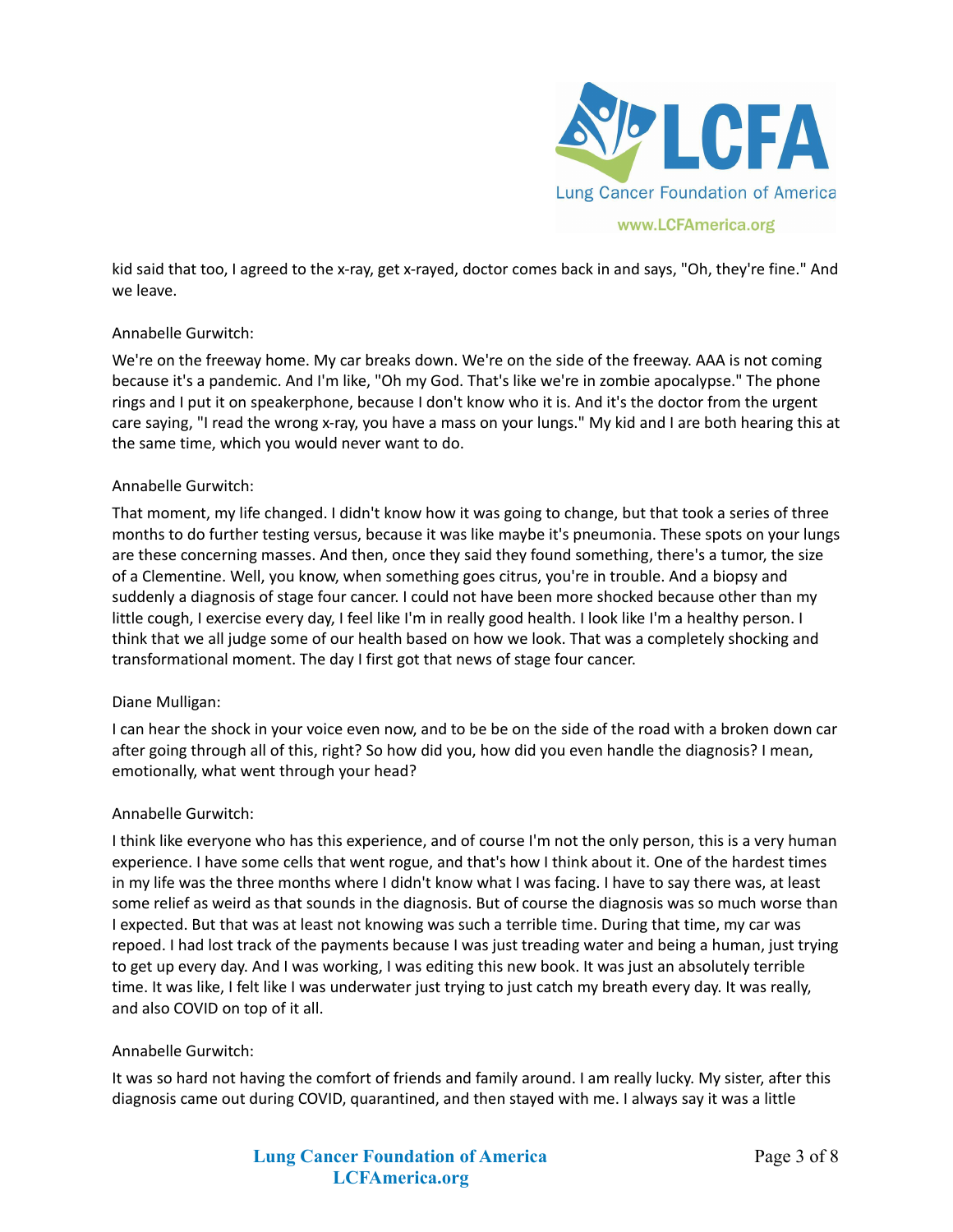

terrifying. She said the scariest words to me. She said she was coming out and she had a one way ticket. And I thought, Oh my God, that's how you know something's really serious when your family member gets a one way ticket.

# Annabelle Gurwitch:

You know, it's just a transformational moment in life. And once you can breathe and start thinking, "What am I doing with my life?" Then it is a time when you feel you need to reckon with how you're living, and what you're doing and as much as one can. What I didn't realize when I was diagnosed, because it had been not on my radar at all, was this growing epidemic of lung cancer in non-smoking women. I am determined now that since I am a writer and a storyteller, and I can share my story, my sharing, my diagnosis, and how I'm living with it and the incredible tight rope I'm walking now, because I get to have the life I'm having right now because of the drugs that were developed in the last five years. I happen to have the EGFR Mutation, which responds to a medication that allows me to continue a pretty normal life, except for the extra napping.

# Annabelle Gurwitch:

These drugs will stop working in a certain amount of time and whether I survive and how I survive, what kind of quality of living I have is entirely dependent on lung cancer research funding. So one of the ways I intend to spend my life now is by being an advocate and hopefully an advocate with humor, which is what I do for a living. I'm very dedicated to that now, as you know, if you read my reading, I've used my writing for comedic purpose, but also for activism, because I'm just a citizen of the world. I'm very ordinary person. I always think that the things I'm going through are reflective of things other people are going through. Nothing that's happening in my life is, I didn't swim across the English channel. I'm not somebody who's made discoveries are going to change the world. I'm just a person, and now, I'm a person living with lung cancer. And so I can write about that experience and help. Someone said, "Are you trying to raise awareness?" I said, "God, no, I'm just trying to raise money."

## Diane Mulligan:

My question to you is, were you really surprised when you learned about this increase in lung cancer? When we're talking about young women who are never smokers, was that the most surprising thing you learned? Or was it more something you learned about yourself? Because this came out of the blue, which it does for so many lung cancer patients.

## Annabelle Gurwitch:

Yes. It's so surprising because we have many cancers on our radar and other illnesses, and things that can happen, but this was not on my radar at all. And why is that important? It's important because the nagging cough that I had, it's debatable, but I believe had I known that this was a potential symptom of lung cancer in women in particular, this would have spoken to me non-smoking. This would have put it on my radar in the same way that I think about diabetes, that I think about other chronic illnesses that I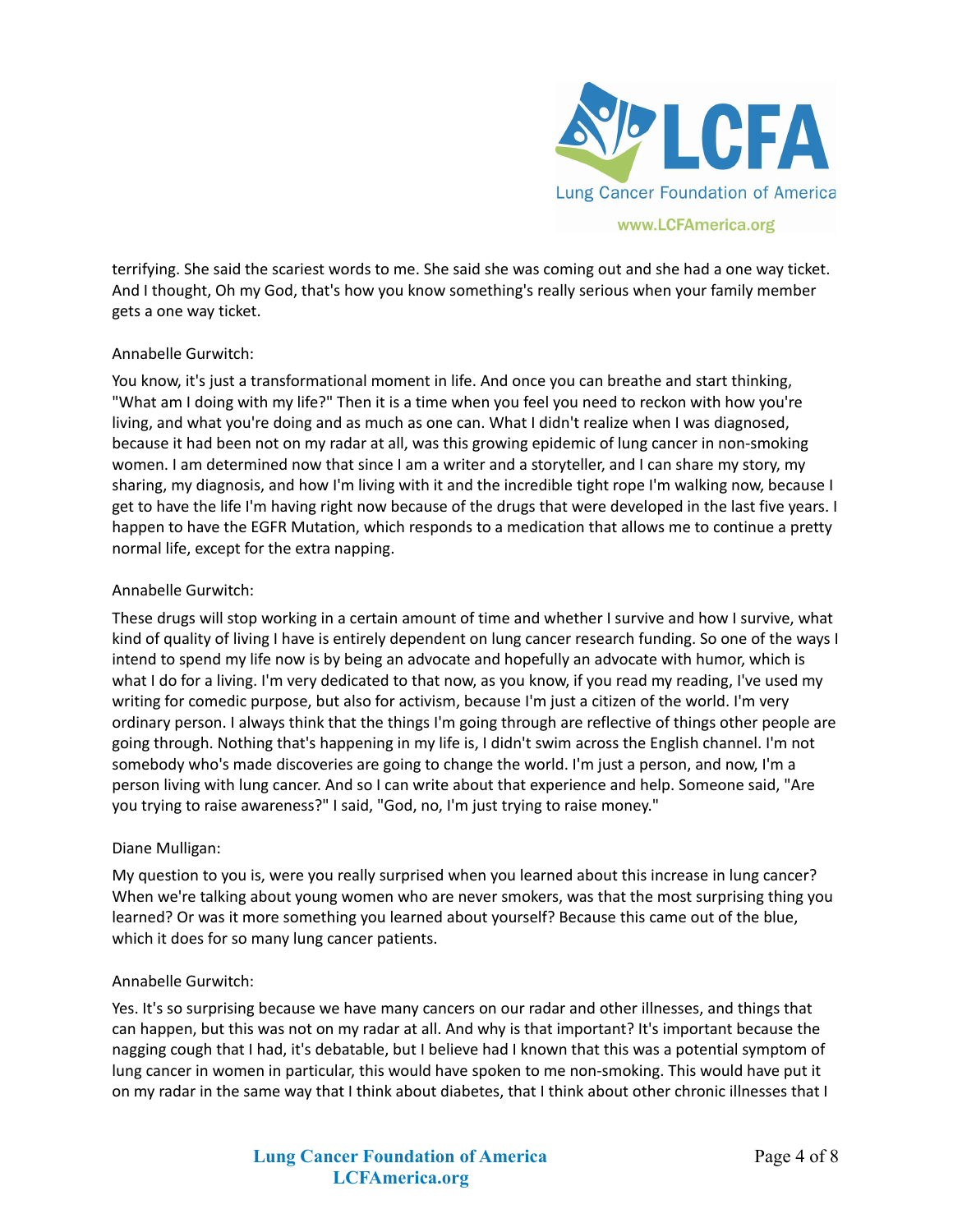

## www.LCFAmerica.org

am very attuned to my health in relation to, and breast cancer and the issues that have gotten more attention. And not that we want everyone to be living in mortal terror every moment, but knowledge is power. I am also really interested in this idea that my child noticed to my coughing, if other people in my life had been aware of that as well, someone might have said, "You know, this is an issue."

# Diane Mulligan:

The other thing, I think is that none of us have time to be sick. So a nagging cough, if it's not impeding what you're doing on a daily basis, I'll get to it later. I mean, it's not, you know, you're not going after really saying, "what is this?" So that's very interesting, right?

## Annabelle Gurwitch:

But this idea that we're going to cure ourselves or that we have agency where we don't necessarily have that. And for instance, I felt I look healthy, I feel healthy. So paying attention to the small symptoms, it can be extremely unreliable way of thinking about health is how you look. Again, we don't need to all live in fear of 24 hours a day, but we should follow up on what we do know are symptoms. I just didn't know. So we need to know that a cough that continues for quite a long period of time, it's worth having that attended to. Of course, one of the things is you know, will be really helpful. And we can only have this with more funding is if diagnostics are improved, on the horizon are a saliva test and a nasal swab test for lung cancer. That will be transformational because we will be able to get diagnosed without the lugubrious and costly expense of scans and biopsies. When that day comes and it can't come soon enough, and it will only come with funding, then this will be more actionable what I'm talking about.

# Diane Mulligan:

Absolutely. We couldn't agree more.

## Diane Mulligan:

It's amazing. Annabelle Gurwitch is such a delightfully funny person to talk to. Even when talking about lung cancer. She was working on her new book, You're Leaving When? Adventures in Downward Mobility, during her lung cancer diagnosis.

## Sarah Beatty:

You'll hear About her new book and how she's planning to use her voice as a lung cancer patient advocate, next.

## Diane Mulligan:

Are you enjoying the Hope with Answers: Living with Lung Cancer Podcast? Consider making a donation to help LCFA produce this resource for patients or anyone seeking answers, hope, and access to updated treatment information, scientific investigation and clinical trials. Just text lcfamerica to 41444 to join in this important fight.

> **Lung Cancer Foundation of America LCFAmerica.org**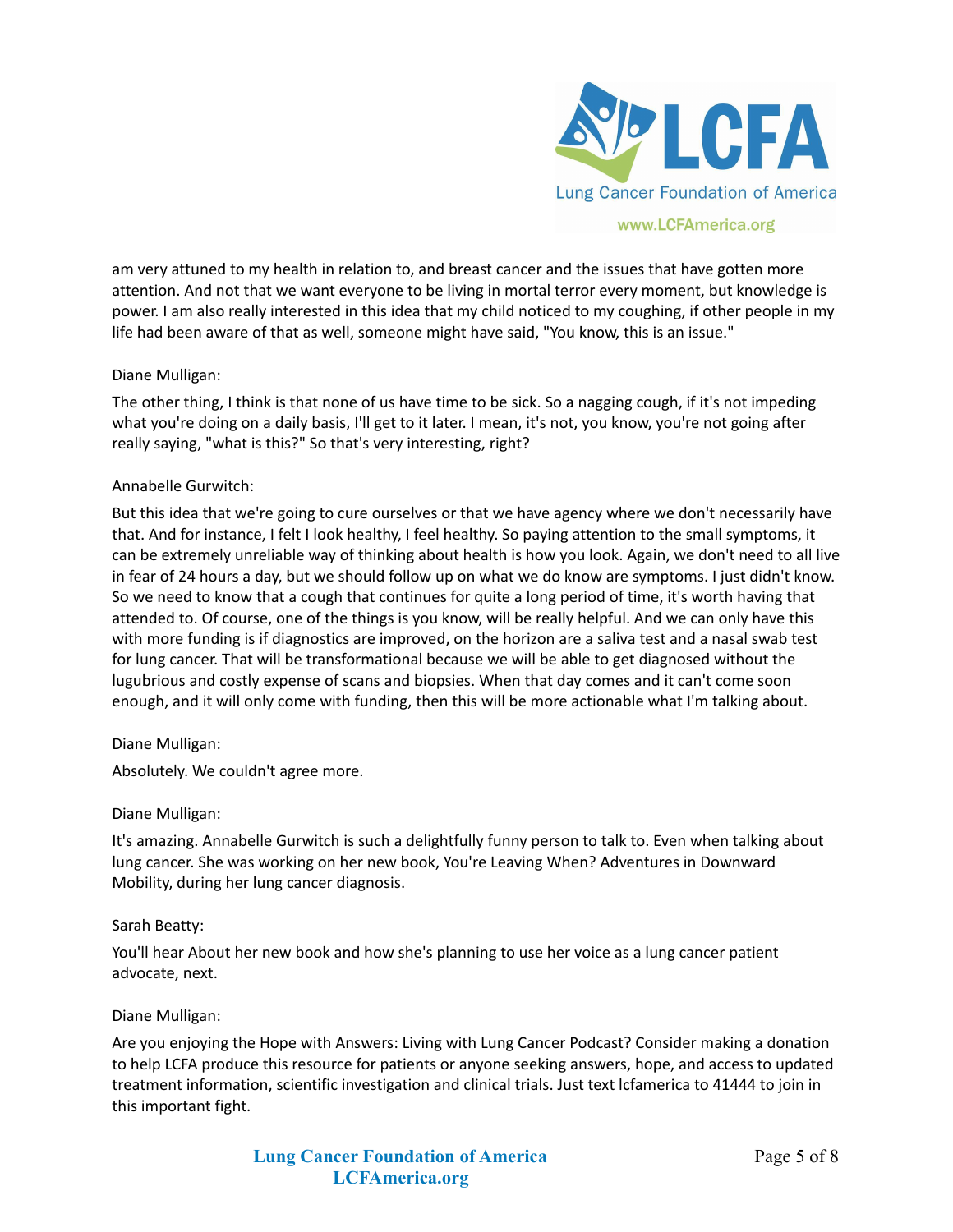

## Sarah Beatty:

You may know Annabelle Gurwitch's work from television, the stage, her books, and now as the host of a Tiny Victories Podcast. She's smart and funny in all of her work, and that holds true. Now, that she's adding lung cancer patient advocate to her growing list of projects.

## Diane Mulligan:

I talked To Annabelle about how she managed to wrap up production on her new book called, You're Leaving When? Adventures and Downward Mobility. At the same time she was going through a lung cancer diagnosis.

## Annabelle Gurwitch:

Yeah. This diagnosis rocked my world and also disturbed my sort of brain function. I was just having a really big time, tough time making decisions and things were falling through the cracks. My car was repoed because I wasn't paying attention to whether or not things were coming out of the auto pay of my account. I just couldn't get food into the house. I mean, it was just hard to get up every day. It was so crazy in my brain, was just really tough.

## Annabelle Gurwitch:

But writing is my job like for many people, I think that if we can work, and many of us are living with this lung cancer as a chronic illness now, we want to work. And so it's just my job. So then how do I do that? Well, I had a lot of help from, not only my editor at the publishing house who I didn't tell. I mean, it got a little sticky. I almost lost this contract because I didn't want to tell them what was going on. There's just so much fear when you get diagnosed with cancer of how people are going to react.

## Annabelle Gurwitch:

I guess that's another reason why I've come forward. People can see me at this point in my health is that, I'm a functional person. I think we have to normalize in a sense living with chronic illness. Not because that's a good thing but because it's just happening. There are plenty of us who have chronic illnesses who can be very engaged and really productive citizens. Our lives are worth the accommodations towards this health issue. And I had help and then other friends who are writers, I enlisted people's help, because I just felt I lost some of my ability, one of the things that to make decisions.

## Annabelle Gurwitch:

I think one of the things that is very shocking about an unexpected diagnosis of any profound chronic illness, including cancer, is that I felt if I didn't know I had cancer or suspect that, how do I know anything? It disrupted my sense of competency and decision-making. So if I could be so stunned to not know the state of my own health now, of course, that's an expectation that is rather unreasonable, but I didn't realize that at this time, because things that are happening at a cellular level aren't necessarily detectable to us. But we have a fallacy of thinking that a very close friend said when I was going through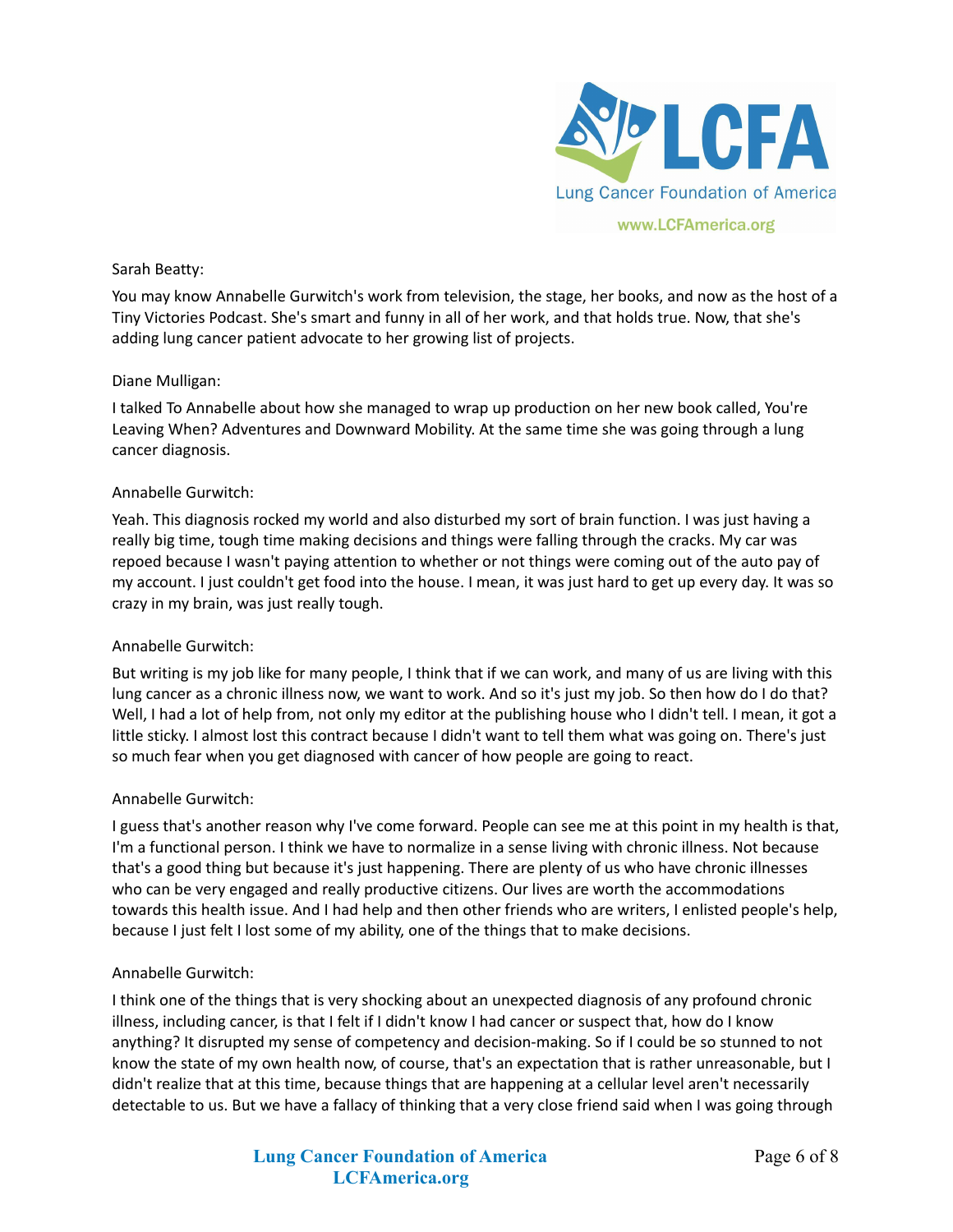

the diagnosis period. "Well, you know your body better than anyone. Do you think you have cancer?" Like, "No, first of all, as it turns out, I don't know my body better than anyone and nobody really does. And I know that, I know I don't." How can I answer that question? Right? But we've heard these kinds of things in, and it just not, it's just gobbledygook.

# Annabelle Gurwitch:

That made it hard for me to do my work, this feeling of "I'm so wrong about my own health. What else am I wrong about?" And I got into just a terrible state of mind. I crawled out of that. I still can have that. I'm still working on that though, that trying to re-establish my habits, my work habits. It is still a challenging and I still feel affected, and I'm still doing what many people in our community and in the community at large are doing who have chronic illnesses, and people who have autoimmune illnesses, as you're trying to balance your known life versus a new, maybe even slightly compromised life. You're trying to balance your life in the present versus the future trajectory of an illness that is known, a path is known, although it may change with future science. I think balancing all these things are a profound way challenging, and have a really large effect. And it is a language that we are all developing together.

## Diane Mulligan:

Absolutely. I mean, what's your balancing your life right now is your health, your work, then you add lung cancer patient advocate on top of that. It takes a lot of motivation to get out there and talk about this. Especially when, as we started, when you're done you're going to take a nap because it's exhausting. So tell me, how do you stay motivated? How do you keep, what is it about talking about lung cancer research about funding for lung cancer that keeps you going, so that you keep doing these types of interviews and that you keep talking about this? When I'm sure there are some days when you just do want to just get into bed and let the world go by for a while.

## Annabelle Gurwitch:

I feel that first of all, one of the reasons I write, and this is my fifth book now, and I write about my life in the larger cultural zeitgeist, and all of my books are about examining tropes that we live with that I think, "Do we really? Do we? How do we?" Part of this, You're Leaving When? Adventures and Downward Mobility, has to do with identity and a certain time in your life, when the roles and the identity that you have played in your own life, and your family's life, in your community's life were changing. For me, I was no longer a wife. I was no longer a mother and my daily motherhood activities. I had been caregiving for my parents, they had passed, I was no longer a daughter in that sense. And I was really trying to carve a new life for myself.

## Annabelle Gurwitch:

Everyone has their own iterations of that, but my life has been purpose-driven by telling stories that I hope will be both entertaining and empathy generating. And as such, I'm a very privileged, I've been